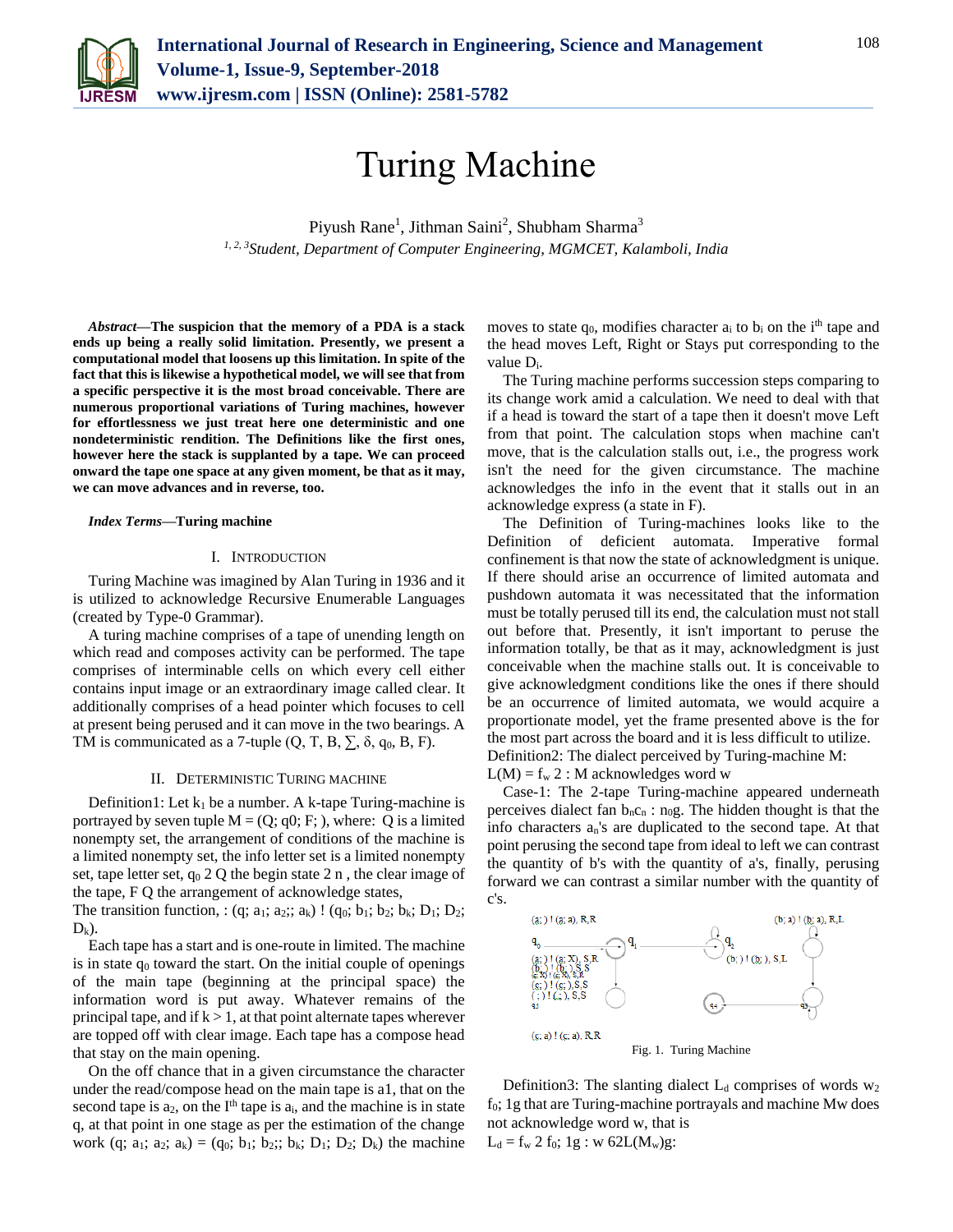

Hypothesis-1: There exists no Turing-machine M that perceives the askew dialect  $L_d$ .

Confirmation: The evidence is circuitous. Give us a chance to expect that M is a Turing-machine that perceives  $L_d$  and let x be its portrayal. The inquiry is whether x is contained in the inclining dialect.

## III. NON-DETERMINISTIC TURING MACHINE

Non determinism is a definitely known idea, it works a similar path here. The estimation of the progress work is a set in the event of nondeterministic Turing-machine, the machine acknowledges an information word if there is a conceivable calculation that stops in an acknowledge state. It is important that the tree of calculation of a nondeterministic Turingmachine may contain in limited branches. So also to limited automata, it is conceivable to dispose of non-determinism if there should be an occurrence of Turing-machines.

Every non-deterministic Turing-machine can be recreated by a deterministic Turing-machine. Draw of the evidence: Let M be the non-deterministic Turing-machine we need to build deterministic machine  $M_0$  for. The thought is that for a discretionary information  $M_0$  plays out a broadness first pursuit stroll on the calculation tree of M (all the more exactly it creates through and through this calculation tree). On the off chance that it and a tolerant leaf (that is the place M would stall out in an acknowledge state), at that point  $M_0$  stops in an acknowledge state. In the event that the BFS tree walk closes with the goal that  $M_0$  did not and a tolerant leaf then it stops in a nonacknowledge state. Then again, if the tree is in limited and it doesn't contain a tolerant leaf, at that point  $M_0$  won't stop either.

## *A. Polynomial Time*

We think about Turing-machines that stop on each contribution to limited time in the followings. All things considered the principle question is what number of steps they take before ceasing. It merits making this number of strides as an element of the information length, since longer information normally may require more advances.

Definition-3: Nondeterministic Turing-machine M is said to have time complexity (or running time) f(n) if for each information x we have that M takes at most  $f(i_{xi})$  ventures on input x.

That is f(n) is an upper destined for the running time of the Turing-machine on input expressions of length n autonomously of which branch of the calculation tree we take a gander at, that is f(n) is an upper headed for the stature of the calculation tree. Definition4: M is of polynomial time many-sided quality, in the event that it has time intricacy f(n) for some polynomial f(n) (that is for some steady c the running time is  $O(nc)$ ).

Dialects can be classified as indicated by how quick Turingmachines can be affectionate for them. The two ostensibly most imperative classes are P and NP.

The dialect classes above are additionally intriguing a direct result of they are vigorous as in which dialects have a place with the class is free of what machine show is utilized to de ne the class. For instance, if just 1-tape Turing-machines are viewed

as, similar classes are acquired. All in all it is greatly repetitive to rework a calculation to Turing-machine detailing. Keeping in mind the end goal to choose whether a dialect has a place with class P, normally enough to contend that there is a calculation utilizing polynomial number of ventures to decide if a word has a place with the dialect. Consequently, dialects that have a place with elective calculations examined before are in P.

Hypothesis-2: It holds for a dialect L that  $L_2$  NP I there exists constants  $c_1$ ;  $c_2 > 0$  and dialect  $L_1$  comprising of sets of words with the end goal that  $L_1$   $_2$  P and

 $L = f_x$ : there exists y; with the end goal that  $j_{y}j_{c1}j_{c2}$  and  $(x; y)_2$  $L_1g$ :

As indicated by the conditions  $L_1$  has a polynomial time Turing-machine remembering it. This (or the comparing polynomial time calculation) is called a powerful (polynomial time) verifier of L, since it checks that x 2 L with the assistance of suitable (witness) y. Draw of the evidence: Let us initially accept that  $L_2$  NP. This implies there exists a polynomial time multifaceted nature nondeterministic Turing-machine M to such an extent that  $L(M) = L$ . That is, there exists number k that on each contribution of length n the length of calculation ways is  $O(n_k)$ . In this way, if x  $_2$  L, at that point M has a branch of calculation that finishes in an acknowledge state and its length is at generally  $j_xj_k$ . Such a way can be portrayed by indicating at each state in which branch to proceed with, that should be possible by a consistent measure of bits at each progression, so the depiction length satisfies the necessity of the witness ( $c_2$  = k). Hence, let dialect  $L_1$  comprise of sets  $(x, y)$  to such an extent that if x is considered as a contribution of machine M, at that point y depicts a branch of the calculation tree that finishes with acknowledge. This y satisfies the length necessity as it was appeared previously. Watching this is extremely a tolerant calculation branch should be possible by playing out the relating calculation ventures in running time straight in the length of y. Note that if x 62L, at that point there exists no y with the end goal that  $(x; y)$   $_2$   $L_1$ . For the other course, gives begin from that for an allowed x we to consider all groupings y of length c1  $i_x$ jc<sub>2</sub>, and for all such y we keep running on match  $(x; y)$  Turing-machine M<sub>0</sub> that perceives dialect L<sub>1</sub>. For each combine the running time is polynomial, in any case, the aggregate time is exponential, on the grounds that there are many y's. Notwithstanding, the great y can be hunt down non deterministically, that is producing y is the nondeterministic part, after that M is deterministic and acknowledges input x if  $M<sub>0</sub>$  acknowledges combine  $(x, y)$ . The Turing-machine M built along these lines perceives dialect L both, the nondeterministic and the accompanying deterministic parts are of polynomial time many-sided quality.

Definition-5: The supplement L of dialect L comprises of those words that are not in L, that is  $L = fx : x 62Lg$ .

Illustration: Composite  $=$  Prime, where Prime indicates the dialect comprising of prime numbers written in double.

Definition-6: Let co NP mean the class of supplements of dialects in NP, that is co  $NP = fL : L 2 NPg$ .

Instinctively, while for dialects in NP there are elective varies for have a placing with the dialect, if there should be an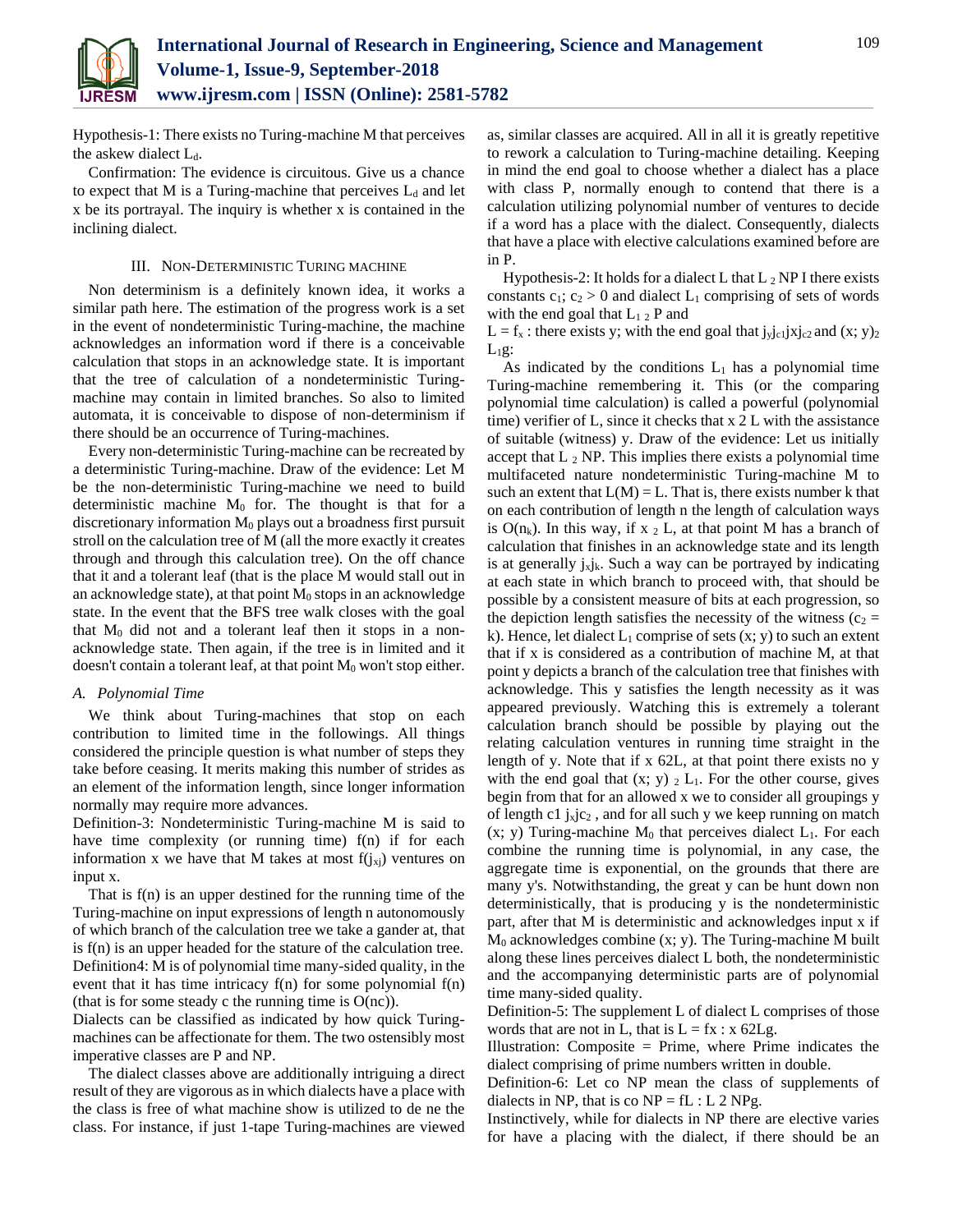

occurrence of dialects in co NP the elective varies exists for not having a place with the dialect. For instance, this is so if there should be an occurrence of dialect Prime, since an appropriate divisor demonstrates that a number is anything but a prime.

Evidence: If L 2 P, at that point there exists a polynomial time many-sided quality deterministic Turing-machine M with the end goal that  $L(M) = L$ . This M can be considered being nondeterministic, too, so L 2 On the other hand, if L 2 P , then L 2 P additionally holds, since just acknowledge and nonacknowledge properties of states must be swapped. L 2 NP takes after by the contention above, thus by Definition L 2 co NP.

Comment-2: It can be perused out from the verification of Theorem-3, that from a nondeterministic Turing-machine running in polynomial time p(n), one can develop a deterministic Turing-machine running in exponential time  $O(cp(n))$ . Instinctively, yet little vaguely one can state that a dialect has a place with P if for a subjective x it very well may be chosen quick whether x has a place with the dialect, while a dialect is in NP, if by guessing (getting as a present, being told by a prophet, or simply finding in a fantasy) an observer for that x has a place with the dialect, it tends to be verified quick. One of the key inquiries of software engineering whether  $P = NP$  is valid. This would imply that ending a proof is of same manysided quality as confirming it. This appears to be amazing, however there is no evidence known for that  $P_0 = NP_1$  (neither one of the verification for  $P = NP$ ). For the most part acknowledged conviction is that P

Comment-3: The property that a capacity is processable in polynomial time ought to be deciphered as there exists a polynomial time calculation that figures the estimation of  $f(x)$ for a given x. Formally, this can likewise be denied by Turingmachines, such a rendition of Turing-machines is required where the inquiry isn't whether the information is acknowledged, yet what is on one of its foreordained tape at the season of stopping. For instance, one can necessitate that the aftereffect of the calculation is the substance of the second tape. On the off chance that x isn't a chart portrayal (for instance its length is certifiably not a square number when we expect nearness lattice), at that point let  $f(x) = x$ . For this situation x 623-Color and  $f(x)$  624-Color For a chart G let  $G_0$  be the diagram acquired by adding another vertex to G and associating it to each vertex of G. Let  $f(G) = G_0$ .

Capacity f can be figured in polynomial time since (the contiguousness framework of  $G_0$  can be built from the lattice of G. Then again, obviously G can be appropriately hued utilizing 3 hues I  $G_0$  can be legitimately hued utilizing 4 hues. NP-fulfillment

Definition-7: Language L is NP-finished, if L 2 NP and for each  $L_0$  2 NP holds that L0 L.

NP-finish dialects can be considered being hardest in class NP, since each dialect in NP can be lessened to them.

Generally, the main NP-finish dialect comprised of Boolean equations. A Boolean recipe comprises of rationale constants 0 and 1, rationale factors (Boolean factors)  $x_1$ ;  $x_n$ , their invalidated structures  $x1$ ; : ; xn associated by activities  $\land$  (\and") and  $\lfloor$  (\or") and brackets. A recipe is satis capable if there is a

task of the factors with the goal that the estimation of the equation is 1. A Boolean recipe is in conjunctive typical shape or CNF, on the off chance that it is in the accompanying structure.

 $(x_{i1} - x_{i2} - x_{i3}) \wedge (x_{ij} - x_{ij} + 1 - x_{ij} + 2 :)$  ^:

A 3CNF equation is a CNF recipe, where there are at most 3 literals in every bracket

Definition-8: The dialect of sati capable equations is

 $SAT = f(x_1; :; x_n) : 9b1; :; b_n$  assessment with the end goal that  $(b_1; : ; b_n) = 1g$ 

The dialect of sati capable 3CNF equations is  $3SAT = f(x_1; :;$  $x_n$ ) : ' 2 SAT and ' is of 3CNF form:

Comment-4: obviously, the Definition above ought to be understood so that formulas are coded by 0-1 successions as per some linguistic structure and the dialect comprises of the codes. Hypothesis: (Cook, Levin) Language SAT is NP-finished. Outline of the verification: It isn't difficult to demonstrate that SAT is in NP, since an assessment bringing about esteem 1 is a decent witness. The length of the assessment and the time required to check it are both polynomial in the length of the info. The critical step of the verification is to demonstrate that each dialect in NP can be decreased to SAT. Let L 2 NP be subjective. At that point there exists a polynomial time unpredictability nondeterministic Turing-machine M with the end goal that  $L(M) = L$ . In the event that x is a contribution of M, at that point the Karp-decrease allocates a recipe to it with the end goal that the equation is sati capable I x 2 L. The fundamental thought is that the recipe basically depicts the calculation of M on input x and is sati capable I there exists a tolerant branch of the calculation. We don't go into points of interest of that, only for its essence there will be factors of sort ziq of implying that after the  $i<sup>th</sup>$  step machine M is in state q. These must fulfill that for every I inside the quantity of ventures there exists precisely one q with the end goal that  $ziq = 1$ . Correspondingly there will be factors portraying the substance of the tapes or the places of the heads. The standards how these change from the ith venture to the  $I +$  first step can be gotten from the progress work. Since the recipe in the hypothesis can be given in 3CNF shape, too, we have Theorem 7 Language 3SAT is NP-finished.

# IV. CONCLUSION

In this paper, we have discussed the concept of Universal Turing machine and how it can be used to solve any problem that a computer can solve or any problem that is computable. Computable functions are functions that can be calculated using a mechanical calculation device given infinite amounts of time and storage space. As stated earlier, Turing machines are very powerful. They can be used to compute any problem that is computable. That is, they can compute any problems that have effective procedure or algorithm that physical machine such as a computer can compute. Therefore, for a very large number of computational problems, it is possible to build a Turing machine that will be able to perform that computation. Turing's original paper is on computable numbers. Thus Turing machines can do more than just writing-down numbers. They